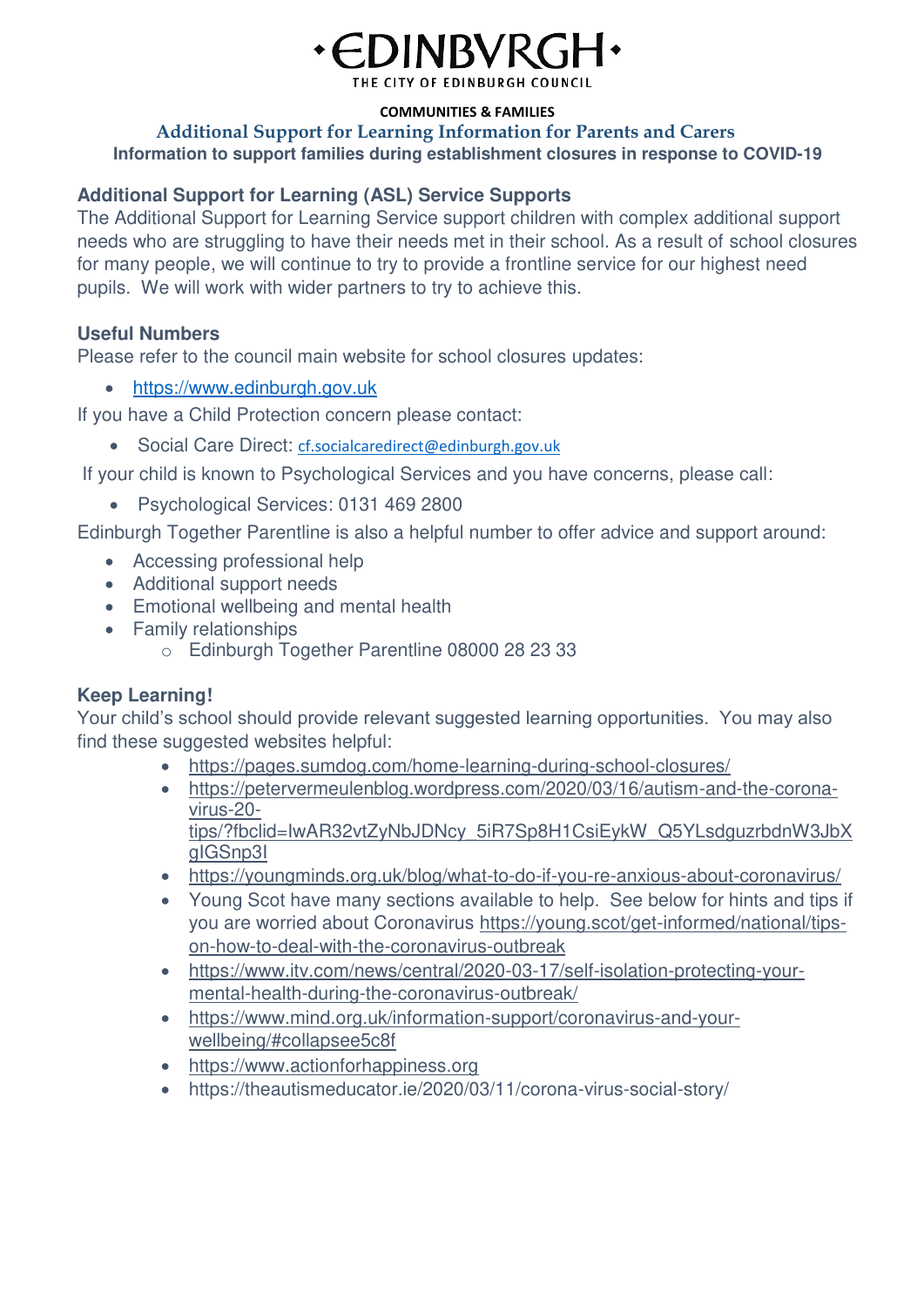

THE CITY OF EDINBURGH COUNCIL

#### **COMMUNITIES & FAMILIES**

#### **Additional Support for Learning Information for Parents and Carers Information to support families during establishment closures in response to COVID-19**

Life skills are a key for all children with additional support needs. Please see some suggestions below to focus learning on:

- Self-regulation 'thing to do to help me stay calm'…. such as Mindfulness/Yoga/Meditation (for parents and carers too!)
- Communication skills however we get our feelings and views heard, keep encouraging this!
- help to collate shopping lists
- online shopping
- recycling
- keep fit
- Support to look after a pet
- self-care skills
- cooking/baking
- gardening

# **Talking to children about coronavirus**

Children will have heard about coronavirus and it is important that they hear the key messages from someone they trust such as yourself. Below are some tips to help you to talk to them. Children will have heard about coronavirus and it is important that they hear the key messages from someone they trust such as yourself. Below are some tips to help you to talk to them

- Listen to your child's concerns and ensure you acknowledge their worries.
- Focus on answering your child's questions with factual information where you can.
- It is ok to say that you don't know the answer to questions but that you can try and find out for them.
- Remember children learn from your response so try and stay calm when you are answering their questions.
- Try and give practical guidance when you can, e.g. how to wash hands.

(Adapted from British Psychological Society)

# **Take care of yourself**

During this time you may have your own worries and feel stress. This is normal and it is important that you acknowledge your own feelings. Some other tips for self-care are:

- Get out in the fresh air and exercise when you can.
- Focus on practical things you can control, e.g. washing your hands
- Maintain connection with others through calls, texts, internet.
- Build in daily stress release activities.
- If you do stressed and anxious take time and be kind to yourself.